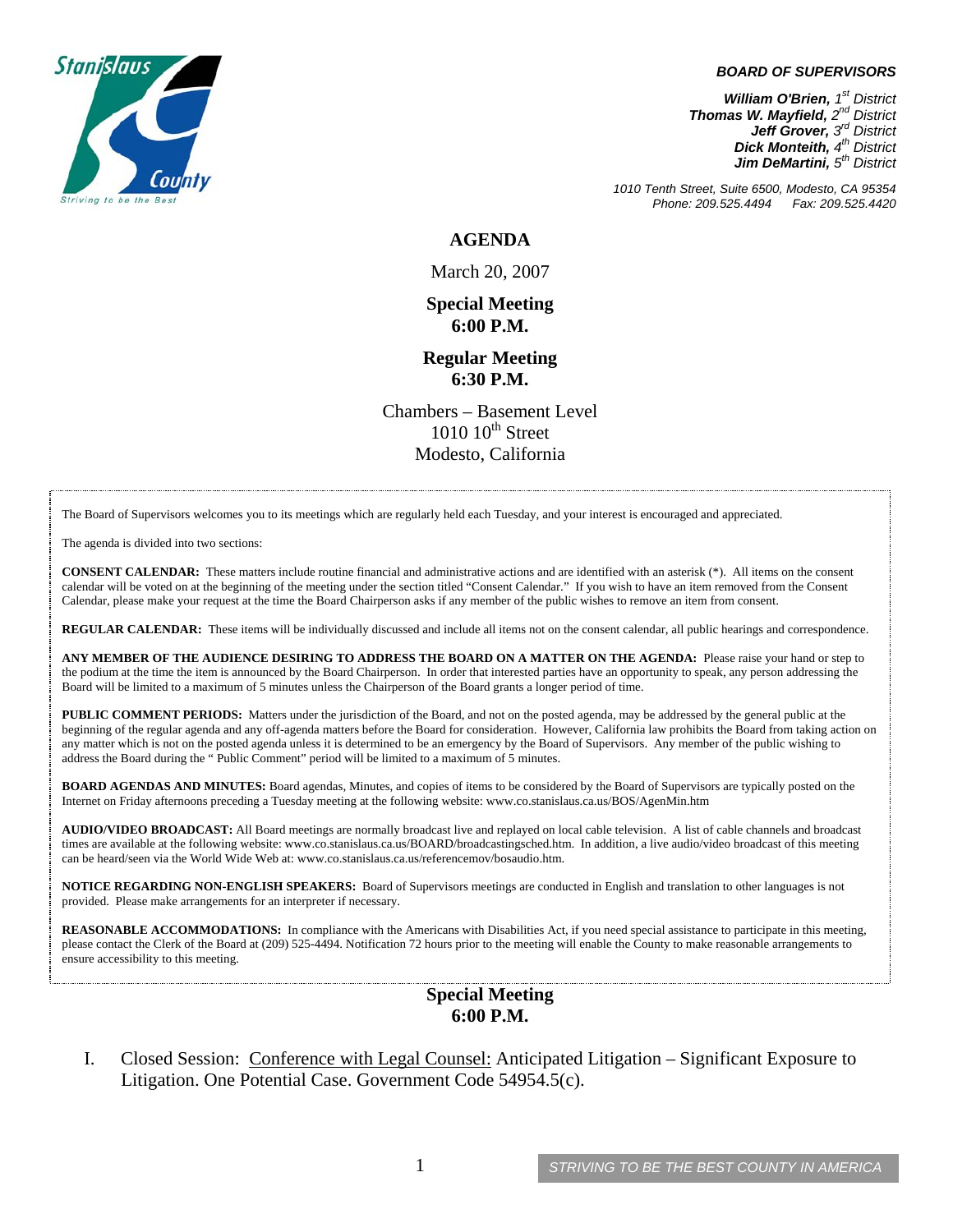## **Regular Meeting 6:30 P.M.**

- II. Presentation of the Flag by Girl Scout Troop #313 and Pledge of Allegiance to the Flag
- III. Moment of Silence for Ernest Gallo, Cofounder of E & J Gallo Winery, and Norma Ragsdale, a Health Services Employee
- IV. Presentation: Tuolumne River Trust Salida Elementary School Students
- V. Public Comment Period
- VI. Consent Calendar

# VII. Agenda Items

- A. Miscellaneous
- \* 1. Approval of the Minutes for March 6, 2007 ([View Item](http://www.co.stanislaus.ca.us/bos/minutes/2007/min03-06-07.pdf))
- \* 2. Acceptance of the Resignation of Margie Neder from the Mental Health Board ([View Item](http://www.co.stanislaus.ca.us/bos/agenda/2007/20070320/A02.pdf))
- \* 3. Approval of Appointments of:
	- a. Mayor Anthony Cannella to the Economic Development Action Committee ([View Item](http://www.co.stanislaus.ca.us/bos/agenda/2007/20070320/A03a.pdf))
	- b. Kim Mallock to the Commission on Aging ([View Item](http://www.co.stanislaus.ca.us/bos/agenda/2007/20070320/A03b.pdf))
- \* 4. Approval to Proclaim May 2007 as Asthma Awareness Month in Stanislaus County ([View Item](http://www.co.stanislaus.ca.us/bos/agenda/2007/20070320/A04.pdf))
- \* 5. Approval of Request from E Clampus Vitus for Use of LaGrange Gold Dredge Camp Site on Friday, October 19, 2007 through Sunday, October 21, 2007 for their Fall Event ([View Item](http://www.co.stanislaus.ca.us/bos/agenda/2007/20070320/A05.pdf))
- \* 6. Approval of Request from Yahi Bowmen Archery Club for Use of Modesto Reservoir Archery Range on Various Dates in April 2007 ([View Item](http://www.co.stanislaus.ca.us/bos/agenda/2007/20070320/A06.pdf))
- \* 7. Acceptance of the Clerk-Recorder's Certified Statement of the Results of the Denair Fire Protection District Special Election Held Tuesday, March 6, 2007 ([View Item](http://www.co.stanislaus.ca.us/bos/agenda/2007/20070320/A07.pdf))
- B. Chief Executive Office
- \* 1. Approval to Adopt the Recommendations of the Nuisance Abatement Hearing Board (Environmental Resources) Regarding the following Properties:
	- a. 10866 Cleveland Avenue, Oakdale, CA, CE No. 06-667 ([View Item](http://www.co.stanislaus.ca.us/bos/agenda/2007/20070320/B01a.pdf))
	- b. 119 Rio Grande Avenue, Modesto, CA, CE No. 06-647 ([View Item](http://www.co.stanislaus.ca.us/bos/agenda/2007/20070320/B01b.pdf))
	- c. 2331 Maze Boulevard, Modesto, CA, CE No. 06-831 ([View Item](http://www.co.stanislaus.ca.us/bos/agenda/2007/20070320/B01c.pdf))
	- d. 3617 Tamarack Avenue, Ceres, CA, CE No. 06-693 ([View Item](http://www.co.stanislaus.ca.us/bos/agenda/2007/20070320/B01d.pdf))
	- e. 136 Sperry Avenue, Patterson, CA, CE No. 06-820 ([View Item](http://www.co.stanislaus.ca.us/bos/agenda/2007/20070320/B01e.pdf))
- \* 2. Approval to Adopt the Recommendations of the Nuisance Abatement Hearing Board Regarding the Approval of the Administrative Civil Citation to Abate the Nuisance CE No. 06-667 at 10866 Cleveland Avenue, Oakdale, California ([View Item](http://www.co.stanislaus.ca.us/bos/agenda/2007/20070320/B02.pdf))
- \* 3. Approval of the Agreement Between the Community Services Agency and the YMCA of Stanislaus County for Outdoor Education Camperships - Community Services Agency ([View Item](http://www.co.stanislaus.ca.us/bos/agenda/2007/20070320/B03.pdf))
- \* 4. Approval of an Agreement with Prevent Child Abuse California for AmeriCorps Services in Support of Child Welfare Services - Community Services Agency ([View Item](http://www.co.stanislaus.ca.us/bos/agenda/2007/20070320/B04.pdf))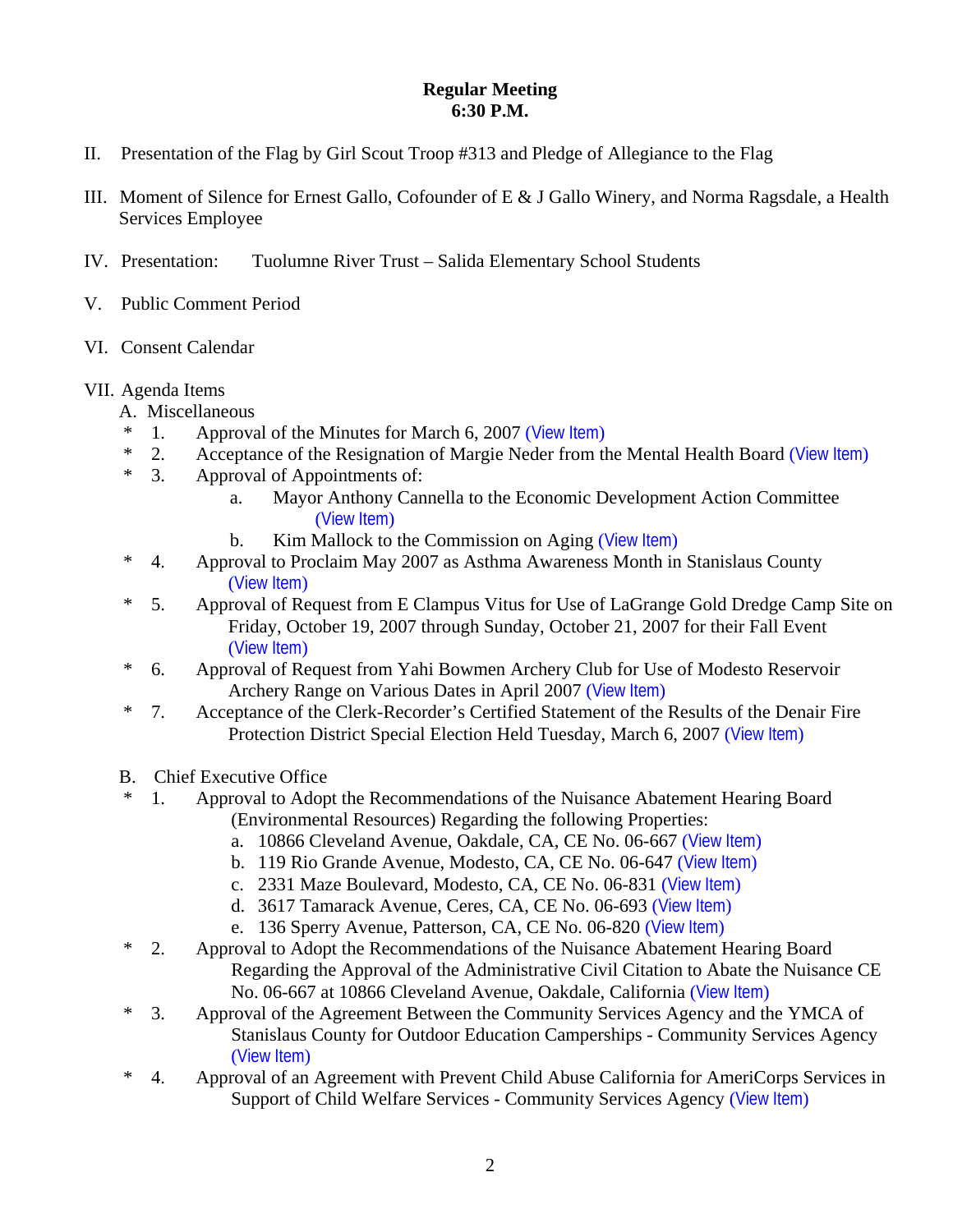- \* 5. Approval to Contract with Center for Human Services, Council for the Spanish Speaking, Moss Beach Homes, Inc., and Oak Valley Hospital District for Outreach Services at the Family Resource Centers - Community Services Agency ([View Item](http://www.co.stanislaus.ca.us/bos/agenda/2007/20070320/B05.pdf))
- \* 6. Approval of an Agreement with the Office of Statewide Health Planning and Development to Receive Physician Training Funds Under the Song-Brown Family Physician Training Act - Health Services Agency ([View Item](http://www.co.stanislaus.ca.us/bos/agenda/2007/20070320/B06.pdf))
- \* 7. Approval to Authorize the Appointment of Dana McGarry to the Position of Senior Planner Above the Midpoint of Salary Band C (\$76,960 Annually) - Planning and Community Development ([View Item](http://www.co.stanislaus.ca.us/bos/agenda/2007/20070320/B07.pdf))
- \* 8. Approval to Increase Every Fine, Penalty of Forfeiture Imposed and Collected by the Courts in Accordance with Government Code Section 76000.5 for Uncompensated Emergency Medical Services - Health Services Agency ([View Item](http://www.co.stanislaus.ca.us/bos/agenda/2007/20070320/B08.pdf))
- \* 9. Approval to Set Public Hearings on April 24, 2007, at 9:20 a.m., for Consideration of the Adjustment of Fees for the Sheriff's Department as Follows:
	- a. Approval to Introduce and Waive the First Reading of an Ordinance to Amend Existing Fees for the Coroner's Office in the Sheriff's Department ([View Item](http://www.co.stanislaus.ca.us/bos/agenda/2007/20070320/B09a.pdf))
	- b. Approval to Introduce and Waive the First Reading of an Ordinance to Amend Existing Fees Relating to Vehicle Releases in the Sheriff's Department ([View Item](http://www.co.stanislaus.ca.us/bos/agenda/2007/20070320/B09b.pdf))
	- c. Approval to Introduce and Waive the First Reading of an Ordinance to Establish Fees for the Jail Alternatives Program in the Sheriff's Department ([View Item](http://www.co.stanislaus.ca.us/bos/agenda/2007/20070320/B09c.pdf))
- \* 10. Approval to Set Public Hearings on April 24, 2007, at 9:25 a.m., for Consideration of the Adjustment of Fees for the Department of Agriculture and Weights and Measures as Follows:
	- a. Approval to Introduce and Waive the First Reading of an Ordinance to Establish Fees Relating to the Areas of Agricultural Registration and Notification and Vertebrate Pest Control for the Department of Agriculture and Weights and Measures ([View Item](http://www.co.stanislaus.ca.us/bos/agenda/2007/20070320/B10a.pdf))
	- b. Approval to Introduce and Waive the First Reading of an Ordinance Adding and Increasing Various Existing Fees for the Department of Agriculture and Weights and Measures ([View Item](http://www.co.stanislaus.ca.us/bos/agenda/2007/20070320/B10b.pdf))
	- c. Approval to Introduce and Waive the First Reading of an Ordinance to Amend Section 9.82 of the Stanislaus County Code Based on Commercial and Non-Commercial Device Testing Fees for the Department of Agriculture and Weights and Measures ([View Item](http://www.co.stanislaus.ca.us/bos/agenda/2007/20070320/B10c.pdf))
	- 11. Approval to Accept the Stanislaus County Animal Services Needs Assessment and Master Plan and Approval to Develop an Implementation Plan ([View Item](http://www.co.stanislaus.ca.us/bos/agenda/2007/20070320/B11.pdf))
	- 12. Approval to Adopt a Resolution Initiating a Second Expansion of the Stanislaus County Enterprise Zone by Approximately 215 Acres in the City of Hughson and Authorization to Submit a Zone Expansion Application Request to the State of California - Chief Executive Office ([View Item](http://www.co.stanislaus.ca.us/bos/agenda/2007/20070320/B12.pdf))
	- 13. Approve a Resolution in Support of Short Haul Rail and Commuter Rail Transportation Opportunities as an Inland Port Linkage Between the Port of Oakland and the Crows Landing Air Facility Development - Chief Executive Office ([View Item](http://www.co.stanislaus.ca.us/bos/agenda/2007/20070320/B13.pdf))
- C. Department of Public Works
- 1. Approval to Introduce and Waive the First Reading of an Ordinance to Amend Sections 11.04.040, 11.04.050, 11.040.060, 11.04.070 of the Stanislaus County Code, Amending and Adding Speed Zones on Toomes Road (Salida Area) and Crows Landing Road (Modesto Area) ([View Item](http://www.co.stanislaus.ca.us/bos/agenda/2007/20070320/C01.pdf))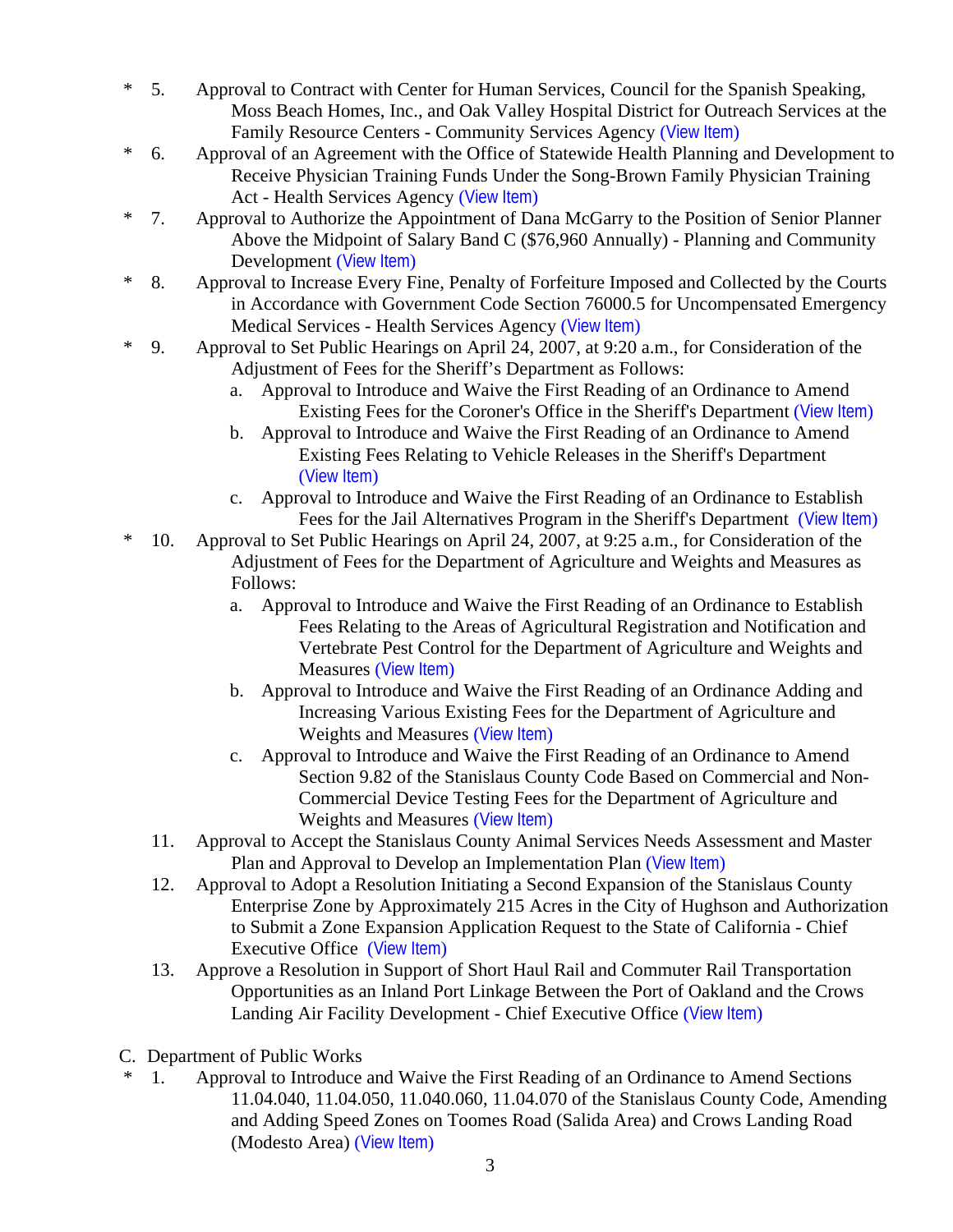- \* 2. Approval to Consider and Adopt a Resolution of Necessity to Acquire Real Property or Interest in Real Property by Eminent Domain for the State Route 219 Widening Project, Parcel Owner John R. Willinger, Trustees, et ux, APN: 003-019-006 ([View Item](http://www.co.stanislaus.ca.us/bos/agenda/2007/20070320/C02.pdf))
- \* 3. Approval to Consider and Adopt a Resolution of Necessity to Acquire Real Property or Interest in Real Property by Eminent Domain for the State Route 219 Widening Project, Parcel Owner Larry M. Paulsen, Trustees, et al, APN: 078-016-001 ([View Item](http://www.co.stanislaus.ca.us/bos/agenda/2007/20070320/C03.pdf))
- \* 4. Approval to Consider and Adopt a Resolution of Necessity to Acquire Real Property or Interest in Real Property by Eminent Domain for the State Route 219 Widening Project, Parcel Owner Theodore Kramer, Trustees, et ux, APN: 003-009-041 ([View Item](http://www.co.stanislaus.ca.us/bos/agenda/2007/20070320/C04.pdf))
- \* 5. Approval to Consider and Adopt a Resolution of Necessity to Acquire Real Property or Interest in Real Property by Eminent Domain for the State Route 219 Widening Project, Parcel Owner Ronald J. Malik, et ux, APN: 078-013-018 ([View Item](http://www.co.stanislaus.ca.us/bos/agenda/2007/20070320/C05.pdf))
- D. Department of Planning and Community Development
- \* 1. Approval to Open the 30-Day Public Comment Period Regarding the Draft Community Development Block Grant (CDBG) Consolidated Plan FY 2007 – 2012 and Draft Annual Action Plan FY 2007 – 2008, and Set a Public Hearing for May 1, 2007 at 9:15 a.m. to Close the Public Comment Period and Consider Approval of the Draft Community Development Block Grant Consolidated Plan FY 2007 – 2012 and Draft Annual Action Plan FY 2007 – 2008 ([View Item](http://www.co.stanislaus.ca.us/bos/agenda/2007/20070320/D01.pdf))
- E. County Counsel

## VIII. Scheduled Matters

- IX. Correspondence
	- 1. This Board has received a letter from the El Solyo Water District Board of Directors requesting permission to extend the time between their audits. ([View Item](http://www.co.stanislaus.ca.us/bos/agenda/2007/20070320/Corr01.pdf)) (Recommendation: Refer to the Auditor-Controller.)
	- 2. This Board has received a letter from the U.S. Department of Housing and Urban Development regarding Stanislaus County's Program Year 2005 Consolidated Annual Performance and Evaluation Report (CAPER). ([View Item](http://www.co.stanislaus.ca.us/bos/agenda/2007/20070320/Corr02.pdf)) (Recommendation: Refer to the Department of Planning and Community Development.)
	- 3. This Board has received a letter from Urban Futures Incorporated providing notice that the Hughson Redevelopment Agency is continuing to process the Proposed 2007 Amendment to their Redevelopment Plan for the purpose of adding territory. ([View Item](http://www.co.stanislaus.ca.us/bos/agenda/2007/20070320/Corr03.pdf)) (Recommendation: Refer to the Department of Planning and Community Development.)
	- 4. This Board has received the following claims: Gnaem Suth; Vanny Kham; Savoeun Tep; Kun Neam; Ronald Sharp; California Department of Transportation; Carolyn Ables; and, Robert Munoz (Recommendation: Acknowledge receipt of claims and refer to the Chief Executive Office - Risk Management Division.)
- X. Board of Supervisors' Reports
- XI. Legislative, Fiscal and Management Report Chief Executive Officer